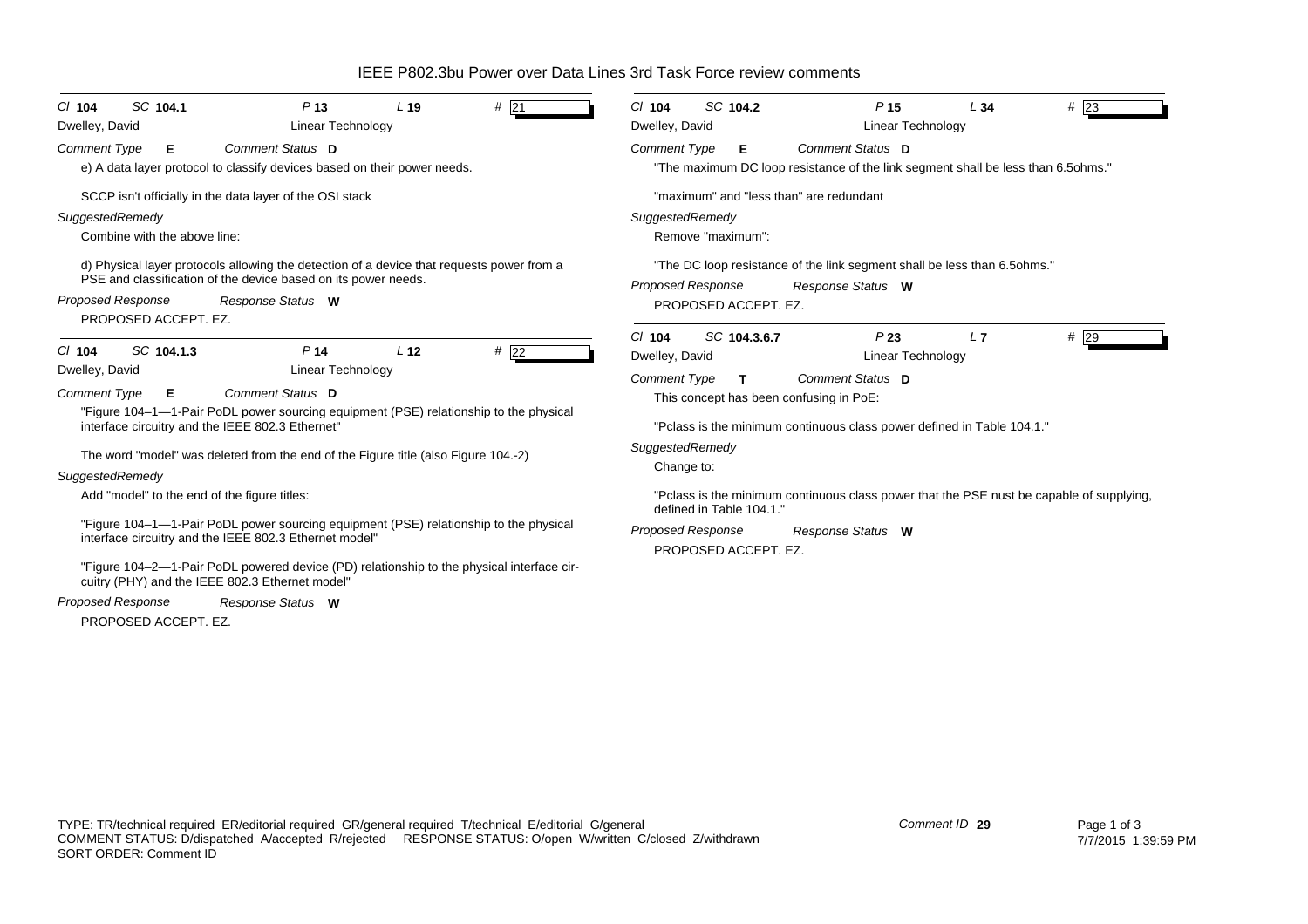IEEE P802.3bu Power over Data Lines 3rd Task Force review comments

| SC 104.4.4<br>P26<br>$Cl$ 104<br>L <sub>13</sub><br><b>Linear Technology</b><br>Dwelley, David                                                                                                                                                                                                                                                                                         | SC 104.2<br># 32<br>$Cl$ 104<br>$# \overline{37}$<br>P <sub>15</sub><br>L46<br>Gardner, Andrew<br><b>Linear Technology</b>                                                                                                                                                                           |
|----------------------------------------------------------------------------------------------------------------------------------------------------------------------------------------------------------------------------------------------------------------------------------------------------------------------------------------------------------------------------------------|------------------------------------------------------------------------------------------------------------------------------------------------------------------------------------------------------------------------------------------------------------------------------------------------------|
| Comment Status D<br>Comment Type<br>Е.<br>"The detection signature is a constant voltage per Table 104–4 when measured by the<br>PSE."                                                                                                                                                                                                                                                 | <b>Comment Type</b><br>Comment Status D<br>ER<br>There is an extra period at the end of foot note 2.<br>SuggestedRemedy                                                                                                                                                                              |
| "is" is the wrong word<br>SuggestedRemedy<br>Replace "is" with "consists of":                                                                                                                                                                                                                                                                                                          | Proposed Response<br>Response Status W<br>PROPOSED ACCEPT. EZ.                                                                                                                                                                                                                                       |
| "The detection signature consists of a constant voltage per Table 104–4 when measured<br>by the PSE."<br>Proposed Response<br>Response Status W<br>PROPOSED ACCEPT. EZ.                                                                                                                                                                                                                | $#$ 47<br>P <sub>25</sub><br>L <sub>1</sub><br>CI 104<br>SC figure 104-6<br>Linear Technology<br>Gardner, Andrew<br>Comment Status D<br>Comment Type<br>$\mathbf{T}$<br>States in the PD state machine diagram should have unique names to differentiate them<br>from the PSE state machine diagram. |
| SC 104.5.1<br>P30<br>L22<br>$CI$ 104<br>Dwelley, David<br>Linear Technology<br>Comment Status D<br>Comment Type<br>Е.<br>"Any equipment that can be connected to a PD through a non-MDI connector that is not<br>isolated from the MDI leads needs to provide isolation between all accessible external                                                                                | #35<br>SuggestedRemedy<br>Rename the sleep state to PD_sleep.<br><b>Proposed Response</b><br>Response Status W<br>PROPOSED ACCEPT. EZ.                                                                                                                                                               |
| conductors, including frame ground (if any), and the non-MDI connector."<br>"needs to" isn't correct IEEE language<br>SuggestedRemedy<br>Change "needs to" to "must"<br><b>Proposed Response</b><br>Response Status W<br>PROPOSED ACCEPT. EZ.                                                                                                                                          | P29<br>CI 104<br>SC 104.4.7<br>L49<br># 54<br><b>Linear Technology</b><br>Gardner, Andrew<br>Comment Status D<br>Comment Type<br>Е<br>There appear to be extra carriage returns in sub-clause 104.4.7 on lines 49 and 50.<br>SuggestedRemedy                                                         |
| P33<br>L <sub>37</sub><br>$CI$ 104<br>SC 104.6.3.2<br>Dwelley, David<br><b>Linear Technology</b><br>Comment Status D<br>Comment Type<br>E.<br>Extra quote marks around defined terms<br>SuggestedRemedy<br>Remove quotes from "Write 1" and "Write 0". Check for similar quotes elsewhere in this<br>section.<br><b>Proposed Response</b><br>Response Status W<br>PROPOSED ACCEPT. EZ. | <b>Proposed Response</b><br>Response Status W<br># 36<br>PROPOSED ACCEPT. EZ.                                                                                                                                                                                                                        |

*Comment ID* **54**